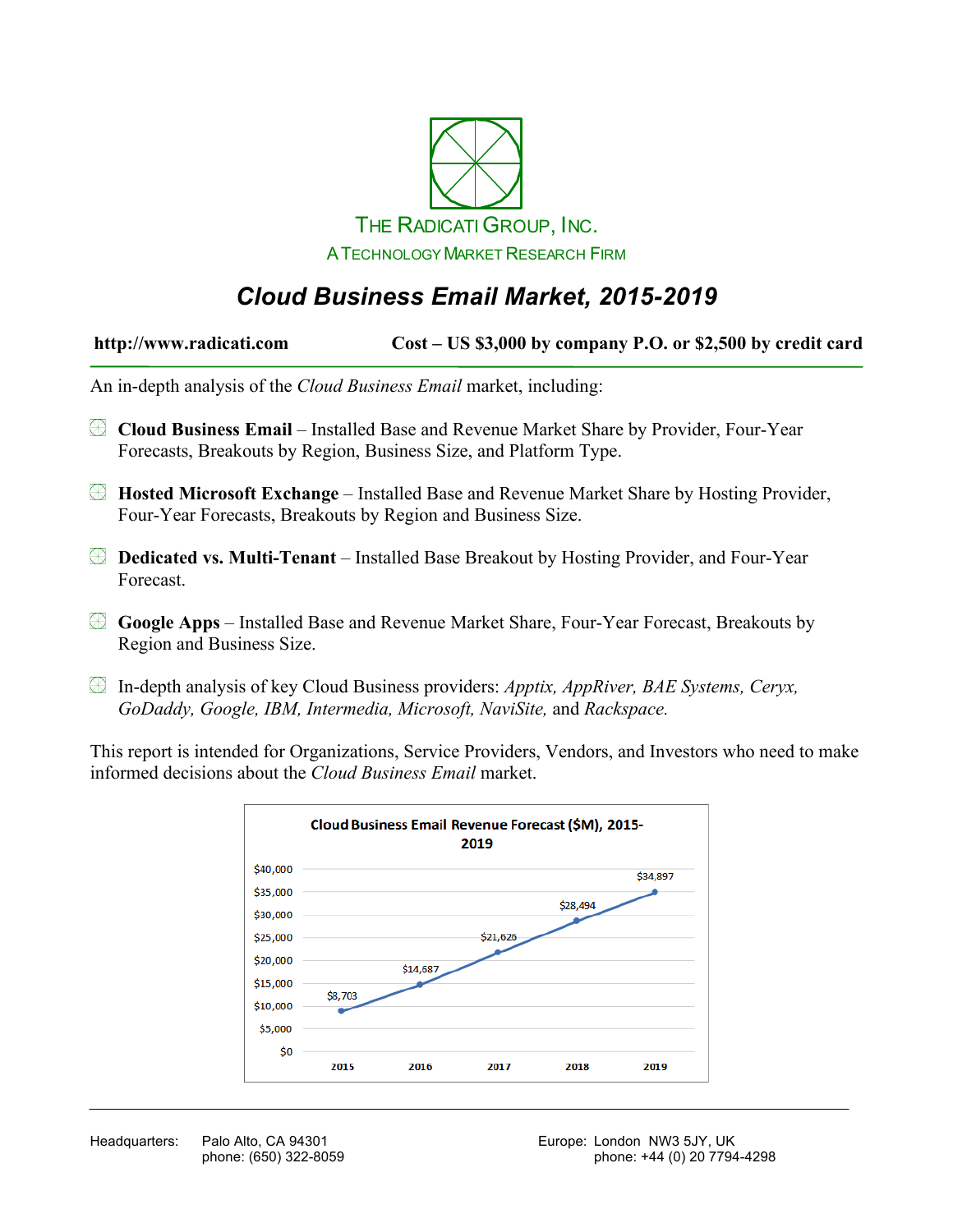# **TABLE OF CONTENTS**

| 1.3.5 CLOUD BUSINESS EMAIL INSTALLED BASE BY PLATFORM TYPE  23 |    |
|----------------------------------------------------------------|----|
|                                                                |    |
|                                                                |    |
|                                                                |    |
|                                                                |    |
|                                                                |    |
| 1.4.5 HOSTED MICROSOFT EXCHANGE BREAKOUT BY BUSINESS SIZE33    |    |
|                                                                |    |
|                                                                |    |
|                                                                |    |
|                                                                |    |
|                                                                |    |
|                                                                |    |
|                                                                |    |
|                                                                |    |
|                                                                |    |
|                                                                |    |
|                                                                |    |
|                                                                |    |
|                                                                |    |
|                                                                |    |
|                                                                |    |
| IBM.                                                           |    |
|                                                                |    |
|                                                                | 72 |
|                                                                |    |
|                                                                |    |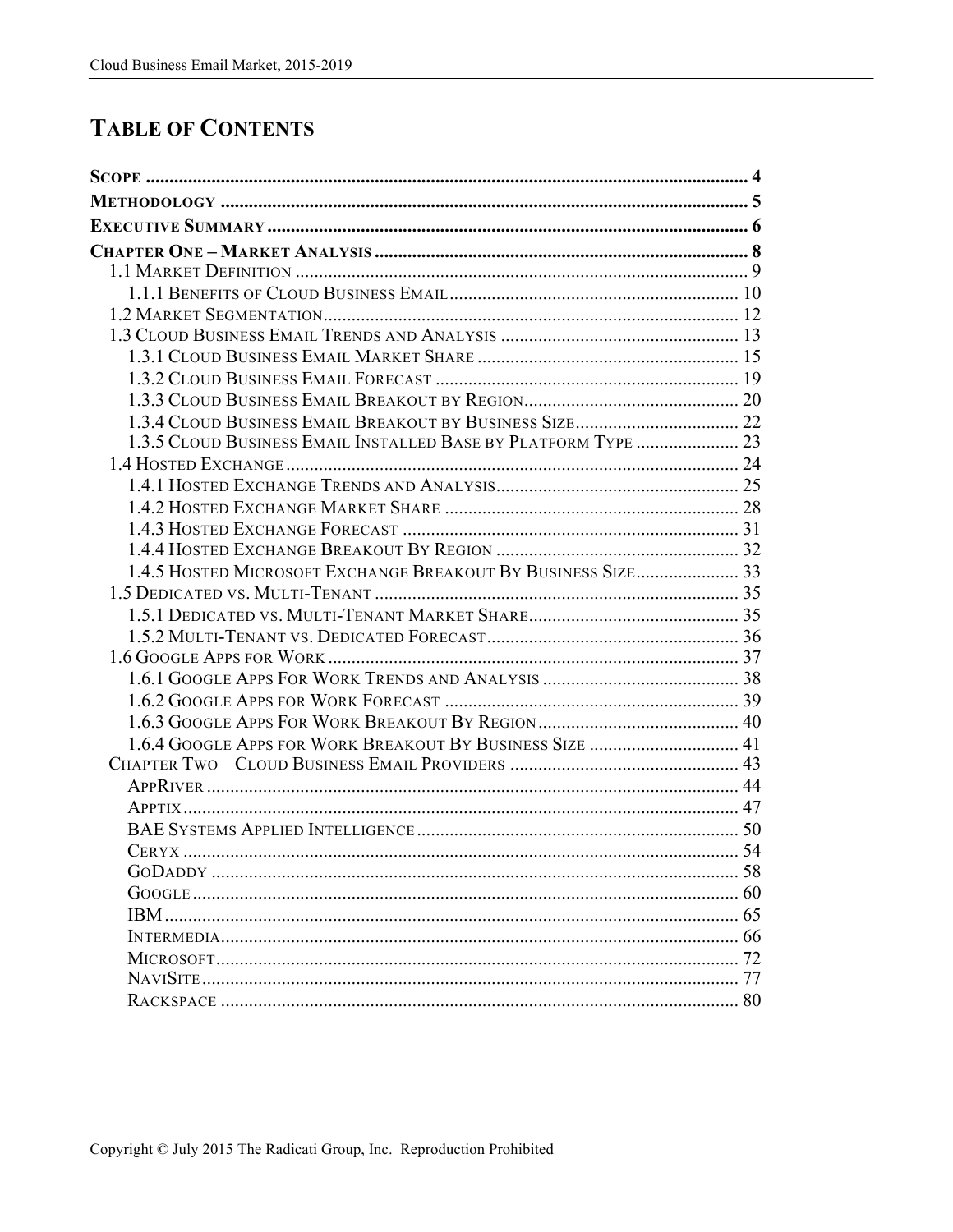# **LIST OF TABLES**

| Table 3: Cloud Business Email - IB & Revenue Forecast, 2015-2019 |  |
|------------------------------------------------------------------|--|
|                                                                  |  |
|                                                                  |  |
|                                                                  |  |
|                                                                  |  |
|                                                                  |  |
|                                                                  |  |
|                                                                  |  |
|                                                                  |  |
|                                                                  |  |
|                                                                  |  |
|                                                                  |  |
|                                                                  |  |

### **LIST OF FIGURES**